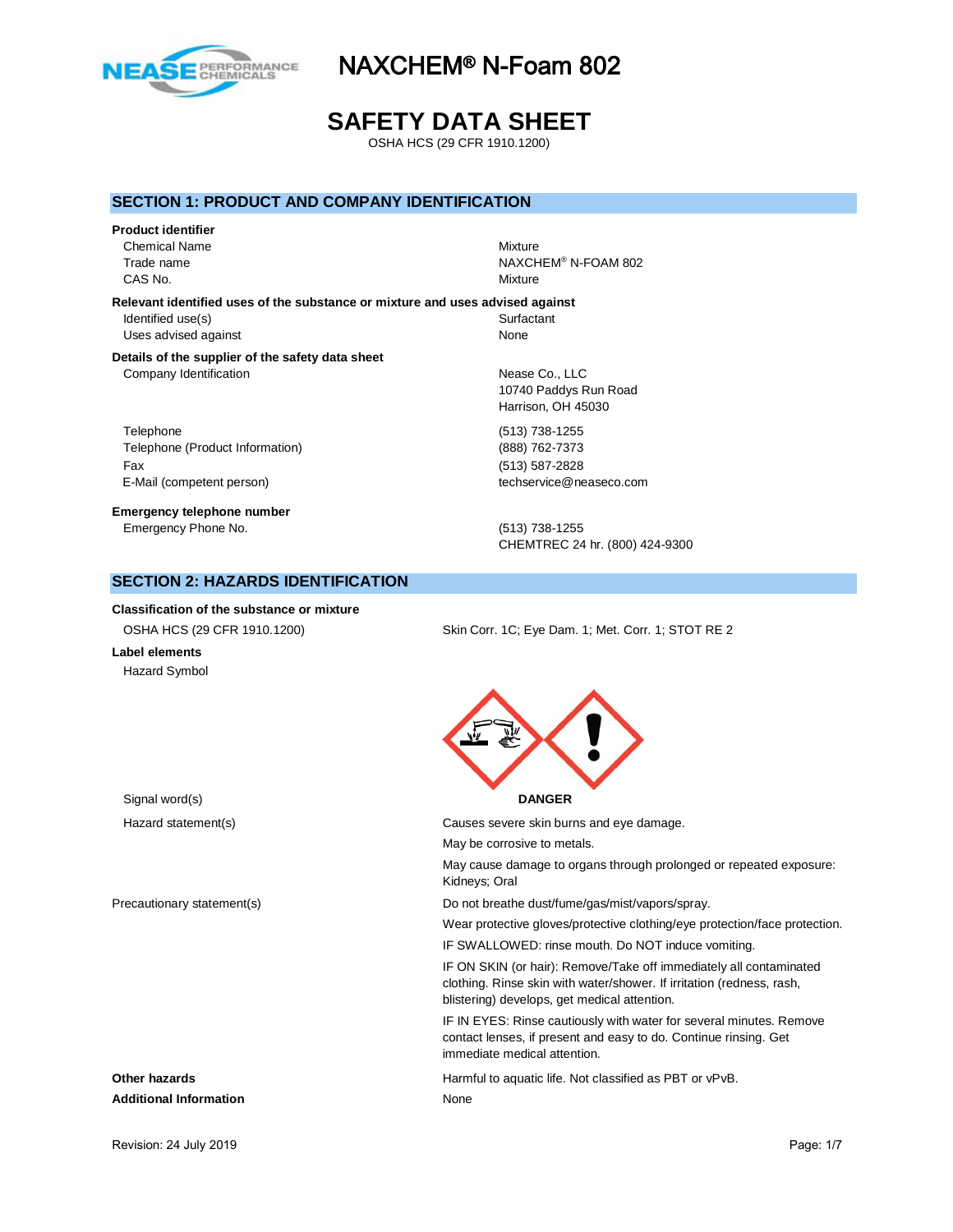

# **SECTION 3: COMPOSITION/INFORMATION ON INGREDIENTS**

| Hazardous ingredient(s)                   | $%$ W/W    | CAS No.        | Hazard statement(s)                                                                                                                                          |
|-------------------------------------------|------------|----------------|--------------------------------------------------------------------------------------------------------------------------------------------------------------|
| 2-Butoxyethanol dihydrogen phosphate      | $20 - 30%$ | 14260-98-1     | Causes skin irritation.<br>Causes serious eye irritation<br>Harmful to aquatic life.                                                                         |
| Benzenesulfonic acid, C10-16-alkyl derivs | $15 - 25%$ | 68584-22-5     | Causes severe skin burns and eye damage.                                                                                                                     |
| 2-Butoxyethanol                           | $5 - 10%$  | 111-76-2       | Combustible liquid<br>Harmful if swallowed.<br>Harmful if inhaled.<br>Harmful in contact with skin.<br>Causes skin irritation.<br>Causes serious eye damage. |
| <b>Ethylene Glycol</b>                    |            | $107 - 21 - 1$ | May cause damage to organs through prolonged or<br>repeated exposure: Kidneys: Oral                                                                          |
| Water                                     | $45 - 55%$ | 7732-18-5      | Not applicable.                                                                                                                                              |

**Additional Information -** None

# **SECTION 4: FIRST AID MEASURES**



#### **Description of first aid measures**

| Inhalation                                                                    | Remove to fresh air and keep at rest in a position comfortable for breathing.<br>If breathing is laboured, administer oxygen. If symptoms occur obtain<br>medical attention.        |
|-------------------------------------------------------------------------------|-------------------------------------------------------------------------------------------------------------------------------------------------------------------------------------|
| <b>Skin Contact</b>                                                           | Wash affected skin with plenty of water. Remove contaminated clothing<br>immediately. If irritation (redness, rash, blistering) develops, get medical<br>attention.                 |
| Eye Contact                                                                   | Rinse cautiously with water for several minutes. Remove contact lenses, if<br>present and easy to do. Continue rinsing If eye irritation persists: Get<br>medical advice/attention. |
| Ingestion                                                                     | If ingested, rinse mouth. Do not induce vomiting. Seek medical treatment.                                                                                                           |
| Most important symptoms and effects, both<br>acute and delayed                | Causes severe skin burns and eye damage.                                                                                                                                            |
| Indication of any immediate medical attention<br>and special treatment needed | None                                                                                                                                                                                |

### **SECTION 5: FIRE-FIGHTING MEASURES**

| <b>Extinguishing media</b>                                       |                                                                                                          |
|------------------------------------------------------------------|----------------------------------------------------------------------------------------------------------|
| -Suitable Extinguishing Media<br>-Unsuitable Extinguishing Media | Extinguish with waterspray, dry chemical, sand or carbon dioxide.<br>None anticipated.                   |
| Special hazards arising from the substance or<br>mixture         | Combustion or thermal decomposition will evolve toxic vapours.                                           |
| <b>Advice for fire-fighters</b>                                  | Fire fighters should wear complete protective clothing including self-<br>contained breathing apparatus. |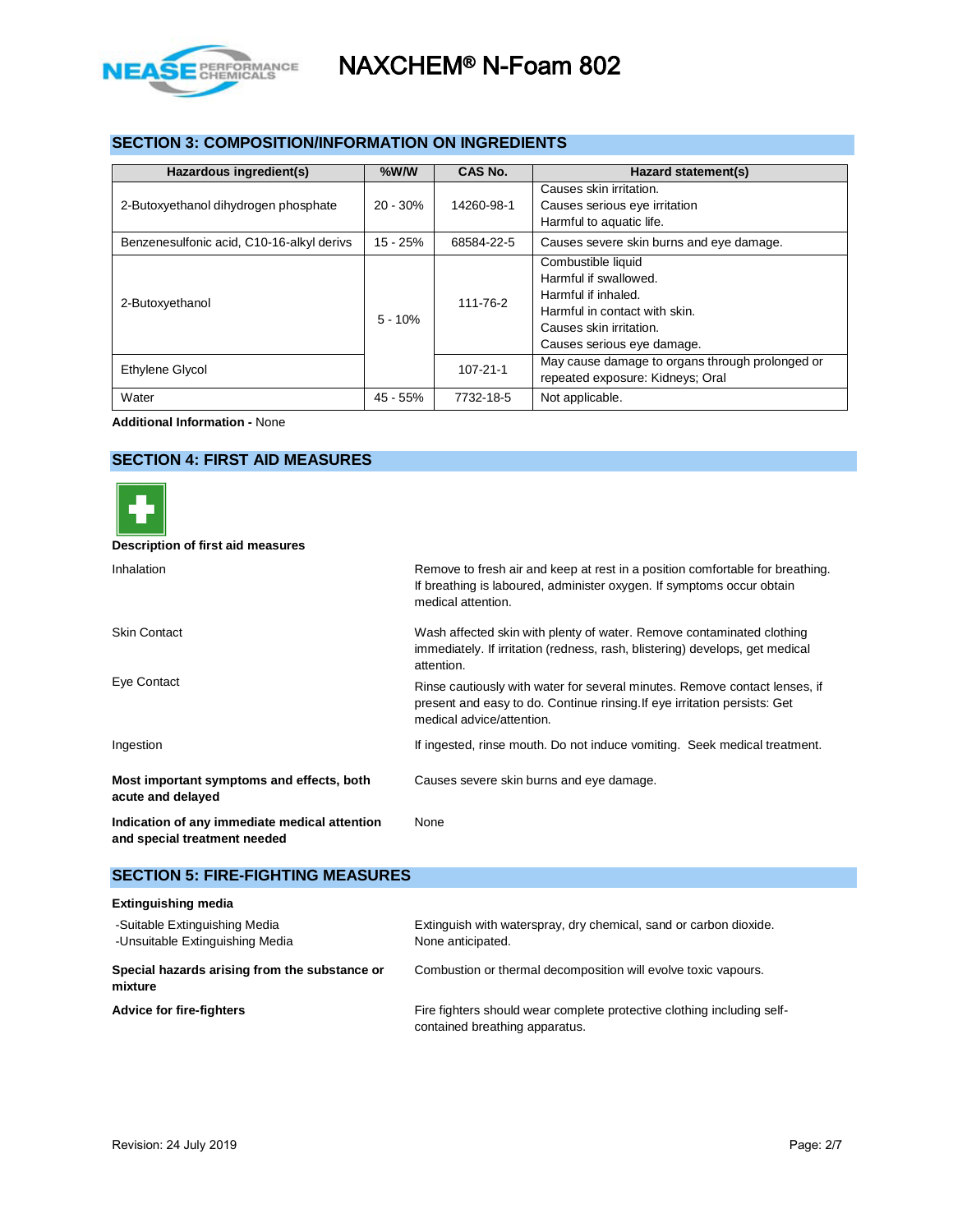

## **SECTION 6: ACCIDENTAL RELEASE MEASURES**

| Personal precautions, protective equipment<br>and emergency procedures | Put on protective equipment before entering danger area.                                                                                                                                                                                               |  |  |  |
|------------------------------------------------------------------------|--------------------------------------------------------------------------------------------------------------------------------------------------------------------------------------------------------------------------------------------------------|--|--|--|
| <b>Environmental precautions</b>                                       | Do not allow to enter drains, sewers or watercourses.                                                                                                                                                                                                  |  |  |  |
| Methods and material for containment and<br>cleaning up                | Contain spillages with sand, earth or any suitable adsorbent material.<br>Transfer to a container for disposal or recovery. Cautiously neutralize<br>remainder. Then wash away with plenty of water. If possible prevent water<br>running into sewers. |  |  |  |
| Reference to other sections<br><b>Additional Information</b>           | None<br>None                                                                                                                                                                                                                                           |  |  |  |
| <b>SECTION 7: HANDLING AND STORAGE</b>                                 |                                                                                                                                                                                                                                                        |  |  |  |

| Precautions for safe handling | Do not get in eyes, on skin, or on clothing. Wear protective gloves /         |
|-------------------------------|-------------------------------------------------------------------------------|
|                               | protective clothing / eye protection / face protection. Do not breathe dust / |
|                               | fume / gas / mist / vapors / spray.                                           |
|                               |                                                                               |

### **Conditions for safe storage, including any incompatibilities**

| -Storage Temperature    | Store at room temperature.                                                                                      |
|-------------------------|-----------------------------------------------------------------------------------------------------------------|
| -Incompatible materials | Attacks many materials and clothing. Keep away from oxidising agents.<br>Keep container tightly closed and dry. |
| Specific end use(s)     | Surfactant                                                                                                      |

# **SECTION 8: EXPOSURE CONTROLS/PERSONAL PROTECTION**

#### **Control parameters**

### **Occupational exposure limits**

| <b>SUBSTANCE.</b> | <b>CAS No.</b> | (8hr TWA)  |                    | (STEL)        |                      | Note:             |
|-------------------|----------------|------------|--------------------|---------------|----------------------|-------------------|
|                   |                | PEL (OSHA) | <b>TLV (ACGIH)</b> | PEL (OSHA)    | <b>TLV (ACGIH)</b>   |                   |
| 2-Butoxvethanol   | 111-76-2       | $*50$ ppm  | 20 ppm             | $\frac{1}{2}$ | -----                | *skin designation |
| Ethylene Glycol   | 107-21-1       | ------     | ------             | $- - - - -$   | $100 \text{ ma/m}$ 3 | $- - - - -$       |

**Exposure controls**

#### **Personal protection equipment**







**Recommended monitoring method** NIOSH 1403 (Alcohols IV); NIOSH 5500 (Ethylene Glycol)

Appropriate engineering controls **Appropriate engineering controls Exercise 2016** Use only with sufficient ventilation.

Eye/face protection The following to be used as necessary: Goggles giving complete protection to eyes. Full face shield.

Skin protection (Hand protection/ Other) The following to be used as necessary:Gloves (Neoprene or Natural rubber). Chemical protection suit. Wear safety or chemical resistant shoes or boots. Check with protective equipment manufacturer's data.

Respiratory protection **No personal respiratory protective equipment normally required.**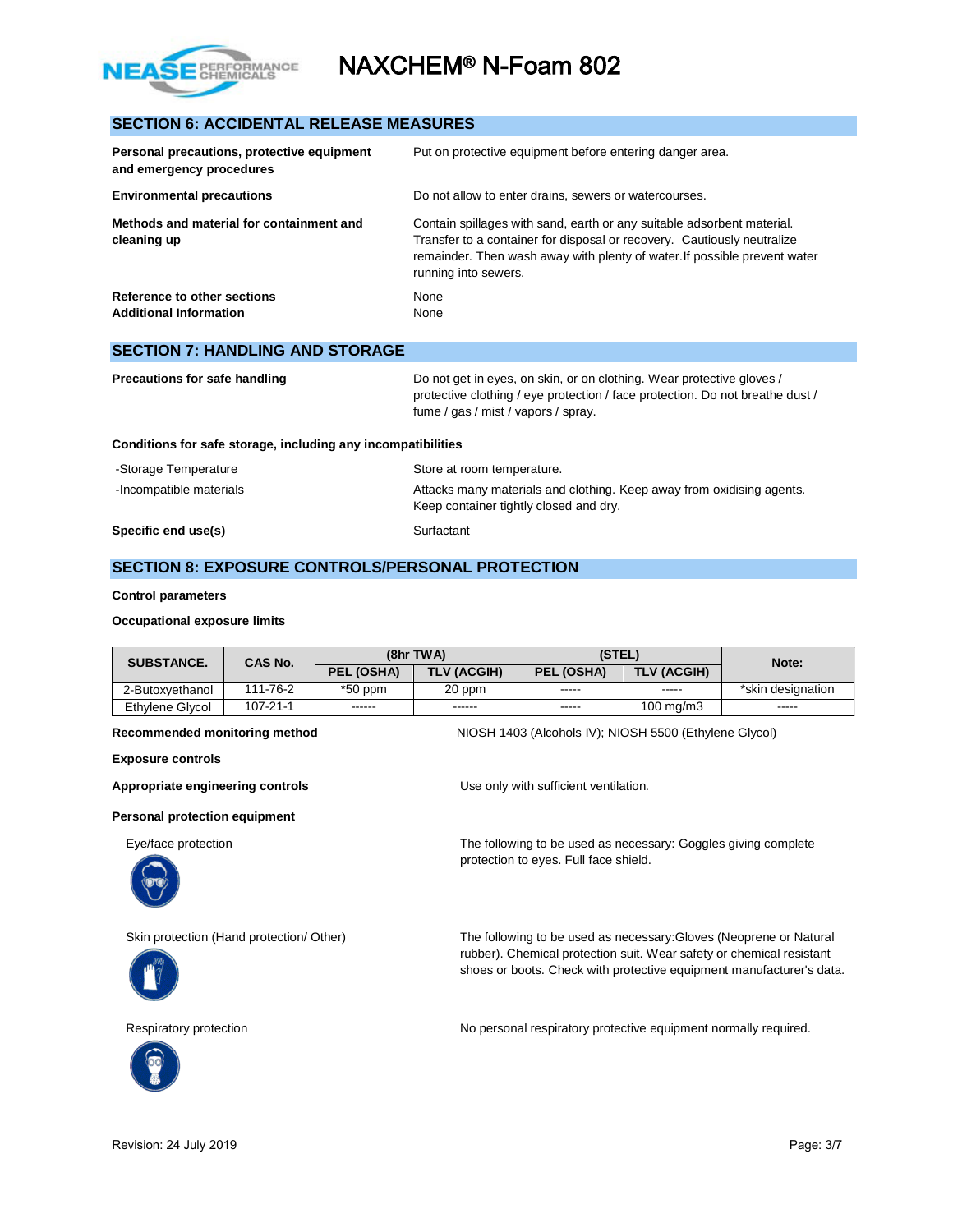

Thermal hazards Use gloves with insulation for thermal protection, when needed.

**Environmental Exposure Controls** Do not allow to enter drains, sewers or watercourses.

# **Information on basic physical and chemical properties**

**SECTION 9: PHYSICAL AND CHEMICAL PROPERTIES**

**Other information** Not available.

# **SECTION 10: STABILITY AND REACTIVITY**

| Reactivity                                | Stable under normal conditions.                                                                               |
|-------------------------------------------|---------------------------------------------------------------------------------------------------------------|
| <b>Chemical stability</b>                 | Stable.                                                                                                       |
| Possibility of hazardous reactions        | None anticipated.                                                                                             |
| <b>Conditions to avoid</b>                | Avoid contact with heat and ignition sources.                                                                 |
| Incompatible materials                    | Reacts with -Alkalis Bleaching products and comparable<br>oxidisers. Heat is generated when mixed with water. |
| <b>Hazardous Decomposition Product(s)</b> | Carbon monoxide, Carbon dioxide, Sulphur oxides                                                               |

### **SECTION 11: TOXICOLOGICAL INFORMATION**

**Exposure routes:** Inhalation**,** Skin Contact**,** Eye Contact

#### **Substances in preparations / mixtures**

| 2-Butoxyethanol dihydrogen phosphate (CAS No.14260-98-1) - By analogy with similar materials: |
|-----------------------------------------------------------------------------------------------|
| Oral: LD50 $>$ 3000 mg/kg (rat)                                                               |
| Inhalation: $LC0 = 22.53$ mg/l (rat)                                                          |
| Dermal: $LD50 = 5000$ mg/kg (rabbit)                                                          |
| Irritating to eyes and skin.                                                                  |
| It is not a skin sensitiser.                                                                  |
| $NOAEL = 200$ mg/kg-bw/day (male rat)                                                         |
| $NOEL = 100$ mg/kg-bw/day (female rat)                                                        |
| It is unlikely to present a carcinogenic hazard to man.                                       |
|                                                                                               |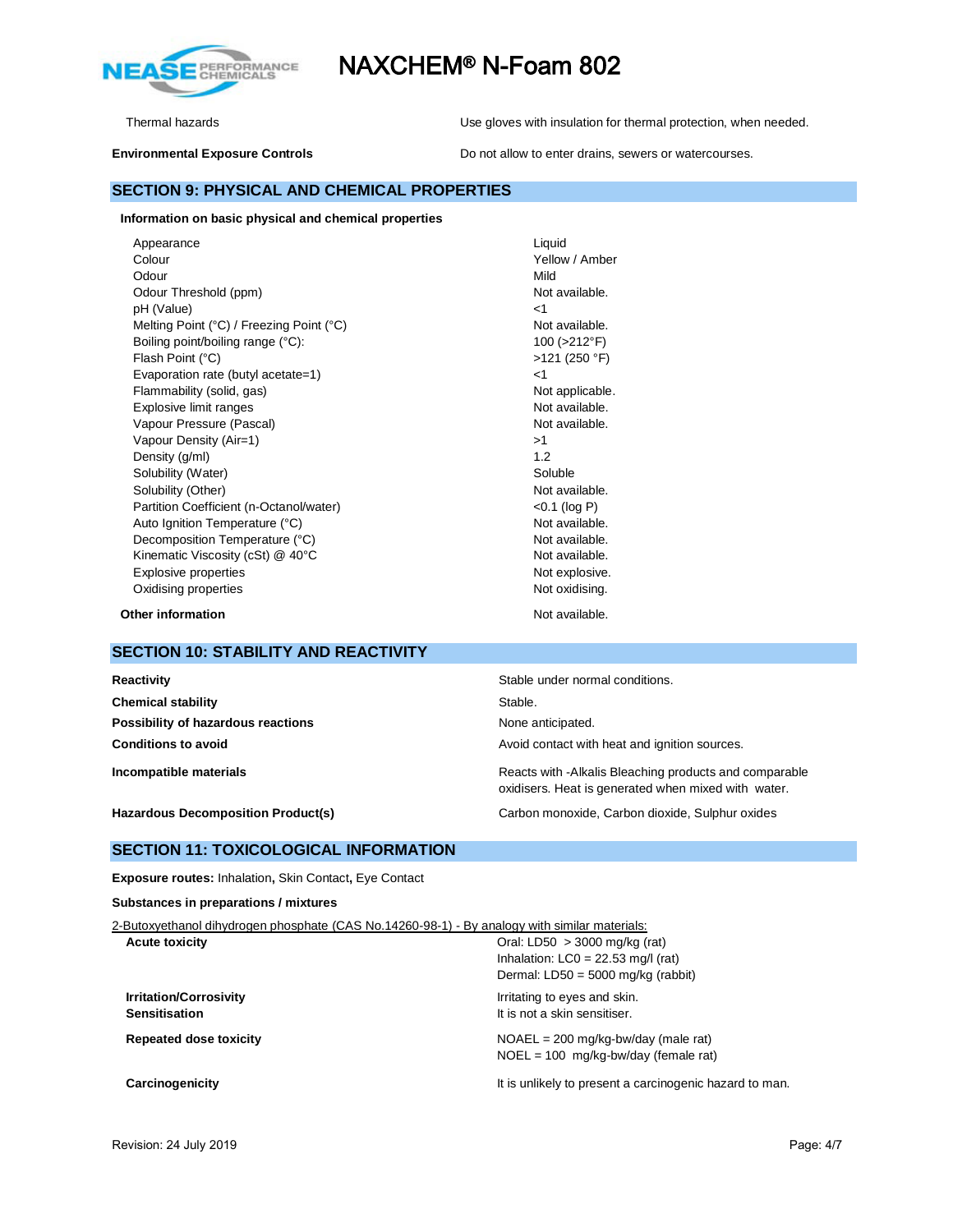

 $\blacksquare$ 

# NAXCHEM® N-Foam 802

|                                                                                                                            | <b>NTP</b>                                              | <b>IARC</b>                                                                                                                 | <b>ACGIH</b> |                                                                                                                                         | <b>OSHA</b>                                                                                          | <b>NIOSH</b>                                            |  |  |
|----------------------------------------------------------------------------------------------------------------------------|---------------------------------------------------------|-----------------------------------------------------------------------------------------------------------------------------|--------------|-----------------------------------------------------------------------------------------------------------------------------------------|------------------------------------------------------------------------------------------------------|---------------------------------------------------------|--|--|
|                                                                                                                            | No.                                                     | No.                                                                                                                         | No.          |                                                                                                                                         | No.                                                                                                  | No.                                                     |  |  |
|                                                                                                                            | <b>Mutagenicity</b><br><b>Toxicity for reproduction</b> |                                                                                                                             |              |                                                                                                                                         | There is no evidence of mutagenic potential.<br>Not to be expected.                                  |                                                         |  |  |
|                                                                                                                            |                                                         | Benzenesulfonic acid, C10-16-alkyl derivs (CAS No. 68584-22-5)<br><b>Acute toxicity</b> (By analogy with similar materials) |              |                                                                                                                                         | Oral: $LD50 > 5$ g/kg-bw<br>Dermal: LD50 >5 g/kg-bw<br>Inhalation: $LC50 > 1.9$ mg/l (4 hr exposure) |                                                         |  |  |
| <b>Irritation/Corrosivity</b><br><b>Sensitization</b><br><b>Repeated dose toxicity (By analogy with similar materials)</b> |                                                         |                                                                                                                             |              |                                                                                                                                         | Corrosive (Skin and Eyes)<br>It is not a skin sensitizer.                                            |                                                         |  |  |
|                                                                                                                            |                                                         |                                                                                                                             |              | $NOAEL: = 500$ mg/kg bw/day (29 days, oral, rat)<br>$NOAEL = 49.5$ mg/m3 (6 hours per day, 5 days/week for a total<br>of 28 days, rat). |                                                                                                      |                                                         |  |  |
|                                                                                                                            | Carcinogenicity                                         |                                                                                                                             |              |                                                                                                                                         |                                                                                                      | It is unlikely to present a carcinogenic hazard to man. |  |  |
|                                                                                                                            | $\overline{\phantom{a}}$                                | $\sim$ $\sim$ $\sim$                                                                                                        |              |                                                                                                                                         | $- - - - -$                                                                                          |                                                         |  |  |

| <b>NTP</b> | <b>IARC</b> | <b>ACGIH</b> | <b>OSHA</b> | <b>NIOSH</b> |
|------------|-------------|--------------|-------------|--------------|
| No.        | No.         | No.          | No.         | No.          |

**Mutagenicity** (By analogy with similar materials) There is no evidence of mutagenic potential. **Toxicity for reproduction** (By analogy with similar materials) Not to be expected.

#### 2-Butoxyethanol (CAS No. 111-76-2)

NOTE: Rodents shown to be more suceptible to the effects of hemolysis than are humans and guinea pigs, thus acute toxicity for guinea pigs considered more relevant for classification:

**Acute toxicity Acute is a set of the set of the CISC** or Acute of the Oral: LD50 = 1400 mg/kg (guinea pig) Inhalation: LC0 (1-hr) > 3.1 mg/l (Vapour, guinea pig) Dermal: LD50 >2000 mg/kg (guinea pig) **Irritation/Corrosivity Irritation/Corrosivity I**rritating to eyes and skin. **Sensitisation It is not a skin sensitiser. Repeated dose toxicity Inadequate data available to make full assessment. Rodents** shown to be more suceptible to the effects of hemolysis than are humans.

**Carcinogenicity** NOAEL (Two year cancer study) < 125 ppm - Probably not carcinogenic to humans.

| <b>NTP</b> | <b>IARC</b> | <b>ACGIH</b> | <b>OSHA</b> | <b>NIOSH</b> |
|------------|-------------|--------------|-------------|--------------|
| No.        |             | nυ           | No.         | No.          |

Ethylene Glycol (CAS No. 107-21-1

**Mutagenicity** There is no evidence of mutagenic potential. **Toxicity for reproduction NOAEL** (parental , F1 and F2 generation) = 720 mg/kg bw/day

**Acute toxicity COLOGY CONSUMER ACUTE 100 Oral: LD50** = 7712 mg/kg -bw (rat) Dermal: LD50 > 3500 mg/kg –bw(rat) Inhalation:  $LC50 > 2.5$  mg/l (rat)

**Irritation/Corrosivity Irritation/Corrosivity Not Irritation is a set of the Secure 2012** Not Irritating to eyes and skin. **Sensitization** Not a Sensitizer

**Repeated dose toxicity Repeated dose toxicity Cral: NOAEL = 150 mg/kg bw/day (rat) Kidney toxicity.** 

Dermal: NOAEL = 2200-4400 mg/kg bw/day (dog) Kidney toxicity.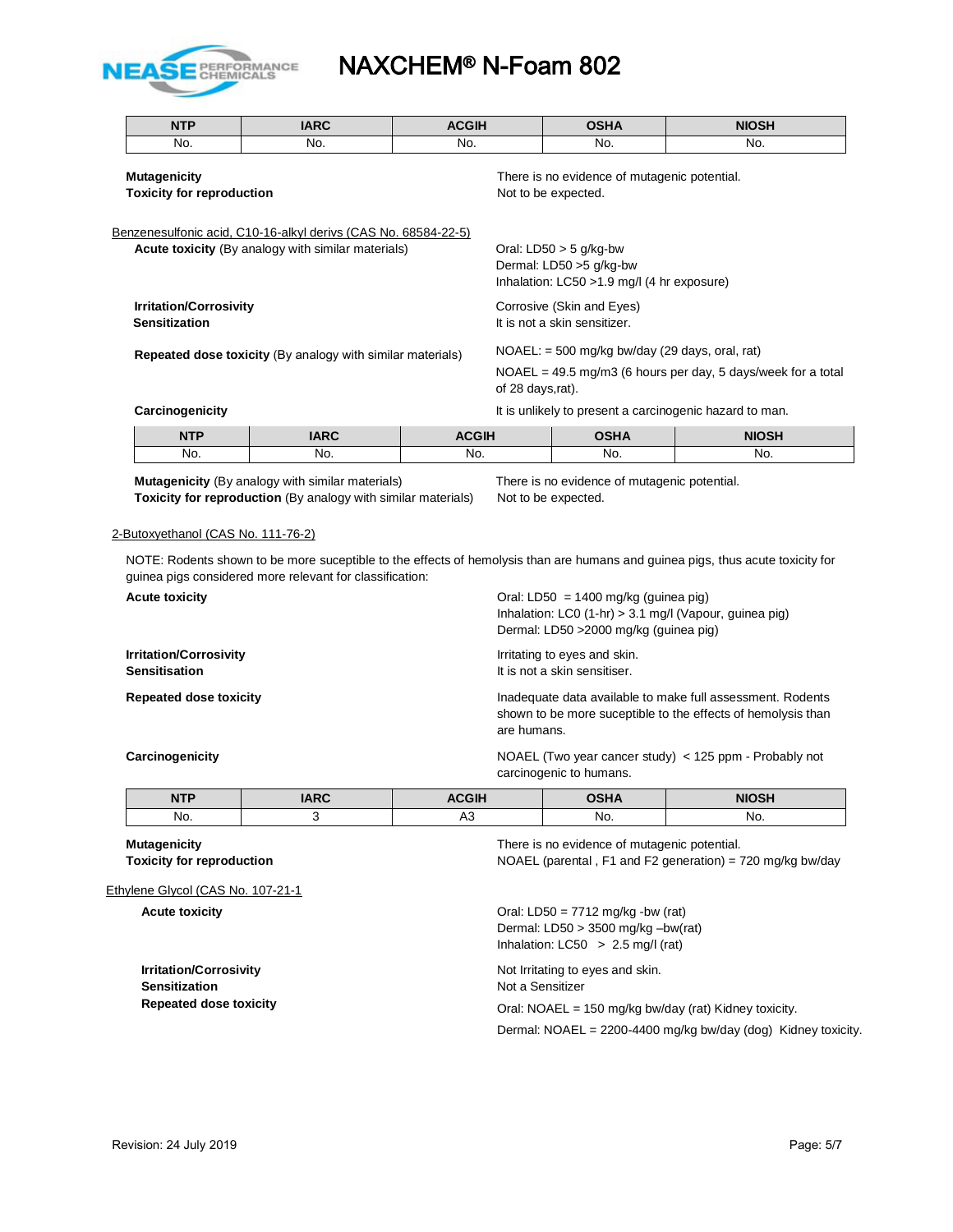

**Carcinogenicity** NOAEL (mouse): = 1500 mg/kg bw/day (103 weeks)

| <b>NTP</b> | IADC | <b>CGIH</b> | <b>00118</b> | <b>NIOSH</b> |
|------------|------|-------------|--------------|--------------|
| No         | NC.  | NC          | No.          | No.          |

**Mutagenicity There is no evidence of mutagenic potential.** There is no evidence of mutagenic potential. **Toxicity for reproduction NOEL:** 20 mg/m<sup>3</sup> Parental and F1 generation (mouse)

## **SECTION 12: ECOLOGICAL INFORMATION**

2-Butoxyethanol dihydrogen phosphate (CAS No.14260-98-1) By analogy with similar materials:

| Short term                                                                                                           | LC50 (96 hour): = 63.4 mg/l( <i>Brachydanio rerio</i> )<br>IC50 (48 hour): = 38.9 mg/l(Daphnia magna, mobility)<br>EC50 (72 hour): = 14.4 mg/l (Pseudokirchnerella subcapitata) |
|----------------------------------------------------------------------------------------------------------------------|---------------------------------------------------------------------------------------------------------------------------------------------------------------------------------|
| Long Term                                                                                                            | No data                                                                                                                                                                         |
| Persistence and degradability<br>Bioaccumulative potential<br>Mobility in soil<br>Results of PBT and vPvB assessment | Readily biodegradable.<br>The product has low potential for bioaccumulation.<br>The substance has low mobility in soil.<br>Not classified as PBT or vPvB.                       |

## **SECTION 13: DISPOSAL CONSIDERATIONS**

Waste treatment methods **Disposal should be in accordance with local**, state or national legislation. Consult an accredited waste disposal contractor or the local authority for advice.

Additional Information **None known.** None known.

### **SECTION 14: TRANSPORT INFORMATION**

|                              | <b>Land transport</b><br>(U.S. DOT)                                                                                                     | Sea transport<br>(IMDG)                                                                                                                                | Air transport<br>(ICAO/IATA)                                                                                                                           |
|------------------------------|-----------------------------------------------------------------------------------------------------------------------------------------|--------------------------------------------------------------------------------------------------------------------------------------------------------|--------------------------------------------------------------------------------------------------------------------------------------------------------|
| UN number                    | 2586                                                                                                                                    | 2586                                                                                                                                                   | 2586                                                                                                                                                   |
| <b>Proper Shipping Name</b>  | Alkyl sulfonic acids, liquid<br>with not more than 5 percent<br>free sulfuric acid<br>(Benzene sulfonic acid, C10-<br>16 alkyl derivs.) | Alkyl sulphonic acids, liquid<br>with not more than 5 percent<br>free sulphuric acid<br>(Benzene sulphonic acid,<br>C <sub>10</sub> -16 alkyl derivs.) | Alkyl sulphonic acids, liquid<br>with not more than 5 percent<br>free sulphuric acid<br>(Benzene sulphonic acid,<br>C <sub>10</sub> -16 alkyl derivs.) |
| Transport hazard class(es)   | 8                                                                                                                                       | 8                                                                                                                                                      | 8                                                                                                                                                      |
| Packing group                | Ш                                                                                                                                       | Ш                                                                                                                                                      | Ш                                                                                                                                                      |
| Hazard label(s)              | Corrosive                                                                                                                               | Corrosive                                                                                                                                              | Corrosive                                                                                                                                              |
| <b>Environmental hazards</b> | No.                                                                                                                                     | No.                                                                                                                                                    | No.                                                                                                                                                    |
| Special precautions for user | None assigned                                                                                                                           | None assigned                                                                                                                                          | None assigned                                                                                                                                          |

**Transport in bulk according to Annex II of MARPOL73/78 and the IBC Code:** Not applicable

### **SECTION 15: REGULATORY INFORMATION**

**Safety, health and environmental regulations/legislation specific for the substance or mixture:**

**TSCA (Toxic Substance Control Act) -** Inventory Status**: On active TSCA list**

**Canada Domestic Substance List (NDSL / DSL)**

-NDSL: 2-Butoxyethanol dihydrogen phosphate -DSL: Benzenesulfonic acid, C10-16-alkyl derivs; Proprietary glycol ethers

**Designated Hazardous Substances and Reportable Quantities (40 CFR 302.4)**:

| <b>Chemical Name</b> | <b>CAS No.</b> | Typical %wt. | <b>RQ (Pounds)</b> |
|----------------------|----------------|--------------|--------------------|
| None                 | ----           | ----         | ----               |